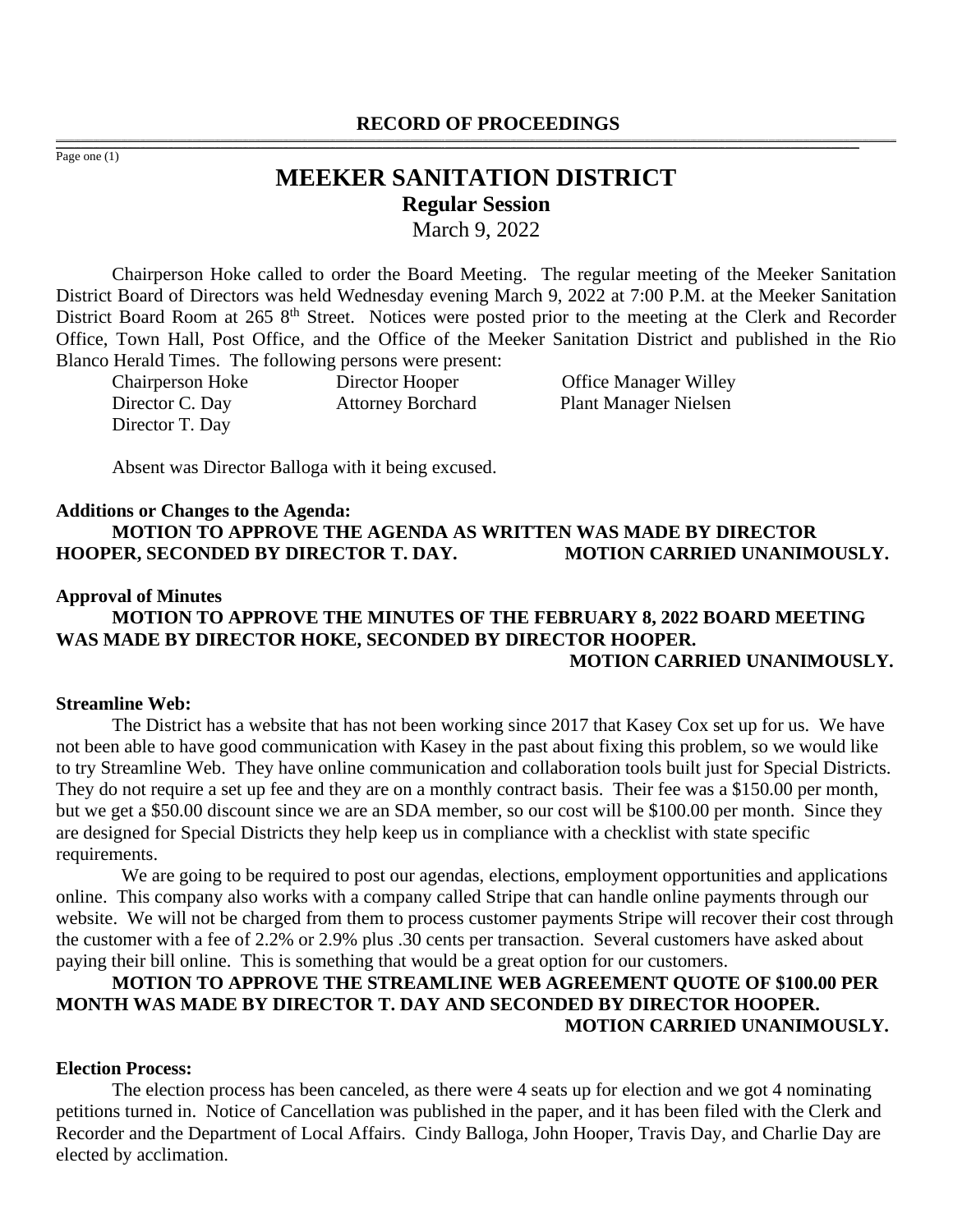Regular Board Meeting Page Two  $(2)$ March 9, 2022

### **Plant Report:**

Lab results were within permit limits.

Plant Manager Nielsen gave the Board an update on the effluent pump and showed them a couple of options to look at with big cost differences. The cost for an all-new same style pump and discharge column is \$41,697 or we can use a pump we already have for \$20,000 plus some retro fitting. The price difference to reuse the old motor and discharge column or just get a new bowl assembly and shaft was disscussed. The Board decided it would be good to go with the submersible Flygt pump that we have already to keep the cost down.

### **MOTION TO GO WITH THE SUBMERSIBLE FLYGT PUMP NOT TO EXCEED \$30,000 PLUS SHIPPING WAS MADE BY DIRECTOR T. DAY AND SECONDED BY DIRECTOR HOOPER. MOTION CARRIED UNANIMOUSLY.**

Plant Manager Nielsen discussed replacing Plant Employee Raley. He was not sure when he is going to retire but would like to have everything set up for advertising as soon as Plant Employee Raley lets him know his plans. Plant Manager Nielsen would like to place adds in local paper and with CRWA, RMWEA and maybe other surrounding papers for hiring a full-time employee. The ad/description we used last year would be the same. As soon as Plant Employee Raley lets us know his plans, Plant Manager Nielsen would email Board Member's instead of waiting for a board meeting. The Board agreed as long as Plant Manager Nielsen keeps them updated.

### **Office Report:**

DOLA Grant was submitted on March 1 through the DOLA portal. We will get status updates as it moves through the review process. Dana Hlavac, DOLA Regional Manager, toured the plant on March 8. He will be in contact with us as the process moves forward as well.

JVA is still working on the PNA. SRF process is at a standstill until the PNA gets submitted to CDPHE for approval.

The board was asked if they would like to move time of board meeting? Thought we would put that option out there to think about if it's been hard for anyone to make a 7:00 pm board meeting. Board decided to stay with the 7:00 pm time as it seemed to work well with everyone's schedules.

In the month of March, we figure water usage averages for the December, January, and February. I asked Gail to come in and help Jody and I with this process since I have only done it twice. Would the board like to pay Gail for her help? Board decided to pay Gail for her time at \$30.00 per hour as needed.

Jerry Belland came into the Office asking about a property that is located behind Chad and Shawn Luce's property on School Street. It is a vacant piece of land that is owned by Regas Halandras. The property is not in our District, but if a home was built on the property the sewer line would run through a corner of the property that is in our District boundaries. Mr. Belland was thinking that the home would not have to be annexed into our district because the sewer line would run through a corner of the property that is in our District. Plant Manager Nielsen and Office Manager Willey want to have the board aware of this and what we can tell Mr. Belland if he comes in again about what would have to take place if someone were to build on the property, if the board agrees, "the home would need to be annexed into our District or else they would have to pay a double tap fee and monthly rate fee because we would be servicing the home." Mr. Belland was going to show a couple that was interested in the property, so nothing is being done right now. Just would like the board to be aware that this might come up in the future.

After discussion, Board agreed that if a home was built on the property it would need to be annexed into our district or they would have to pay a double tap fee and monthly fee.